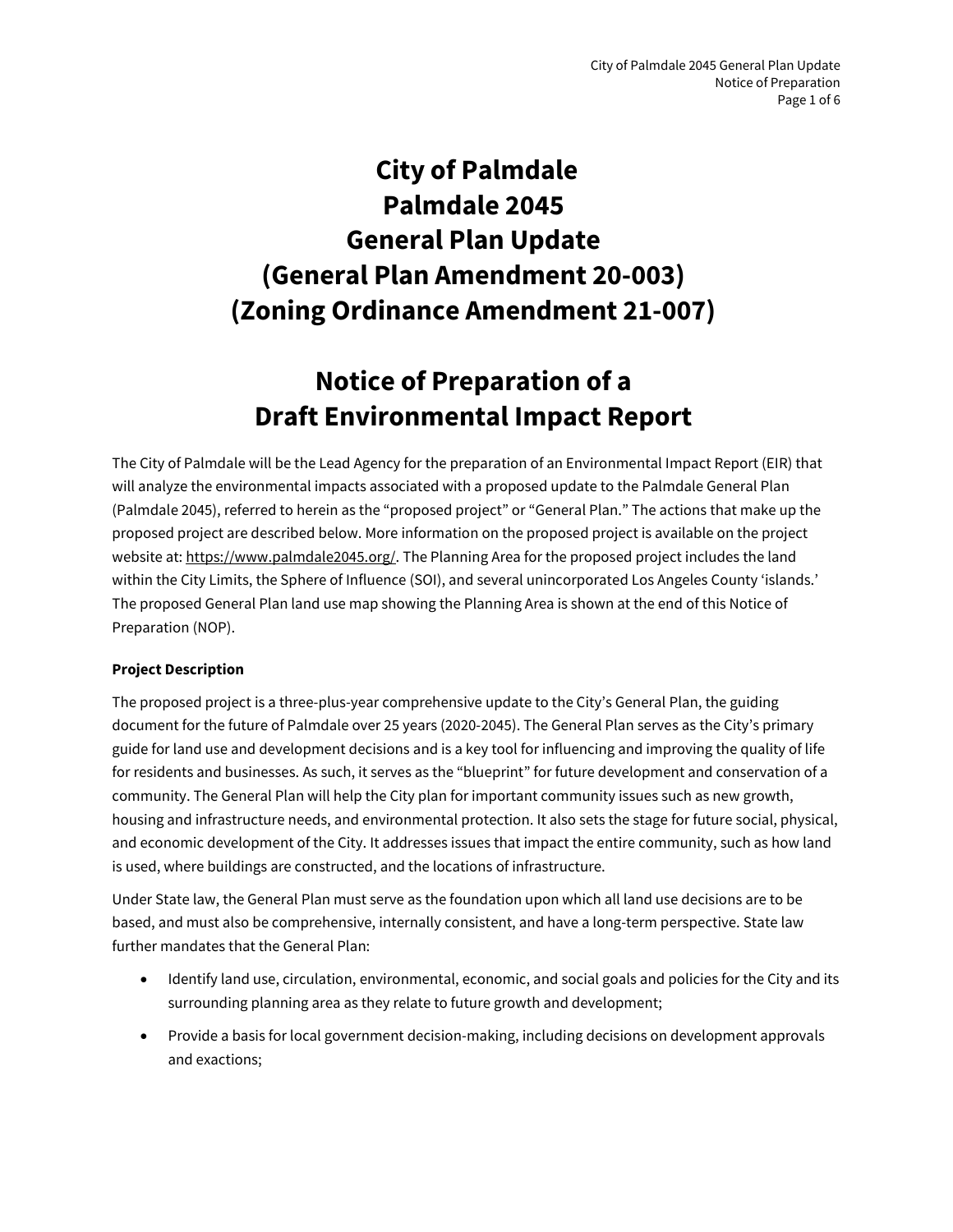- Provide citizens the opportunity to participate in the planning and decision-making process of their communities; and
- Inform citizens, developers, decision-makers, and other cities and counties of the ground rules that guide development within a particular community.

According to State law, General Plans are required to cover nine topics: land use, circulation, housing, conservation, open space, noise, air quality, safety, and environmental justice. Jurisdictions may include any other topic that is relevant to planning its future. The updated City of Palmdale General Plan will include the State required topics plus economic development, urban design, infrastructure, military readiness, community facilities, sustainability and resilience, and climate change.

The General Plan will focus on enhancing the community identity, building on planned infrastructure investments, improving multi-modal active transportation and connectivity, integrating health and equity, and capitalizing on the City's unique location in the region. Palmdale 2045's vision for the future includes the following vision themes.

- **Unified and welcoming community.** The Palmdale community values opportunity, diversity, and unity, and seeks to promote Palmdale's positive reputation while boosting community beautification
- **Active and vibrant downtown.** Palmdale residents desire a future downtown that fosters a sense of place, promotes local businesses, provides gathering spaces, and events, and improves the overall appearance of Palmdale
- **Diverse and high-quality job options.** Palmdale seeks to retain and expand its employment base through training for key industries, connecting residents to local jobs, and promoting telecommuting within the City
- **Diverse and resilient local economy.** The City of Palmdale values its existing aerospace presence and aims to leverage and diversify new economic opportunities from expanded transportation connections
- **Safe, healthy place to live and work.** Palmdale residents want to address crime and safety, increase access to parks and open space, and support marginalized communities like foster youth and those experiencing homelessness
- **High quality medical and mental healthcare.** As a medical provider shortage area, Palmdale seeks to improve access to quality medical and mental healthcare services and facilities by attracting physicians, maintaining the Palmdale Regional Medical Center, and expanding services
- **Housing options for residents at different stages of life and ability.** The residents of Palmdale desire to preserve and expand affordable housing and diversify housing types across the City that support residents of all abilities through different stages of life
- **High quality and accessible educational opportunities.** Citizens of Palmdale seek to promote and expand educational opportunities in the City including higher education, trade school, and formal and informal training programs
- **Beautiful natural setting.** The Palmdale community values its natural setting and seeks to improve connectivity to trails and open space, maintain mountain views, healthy air quality, and dark night sky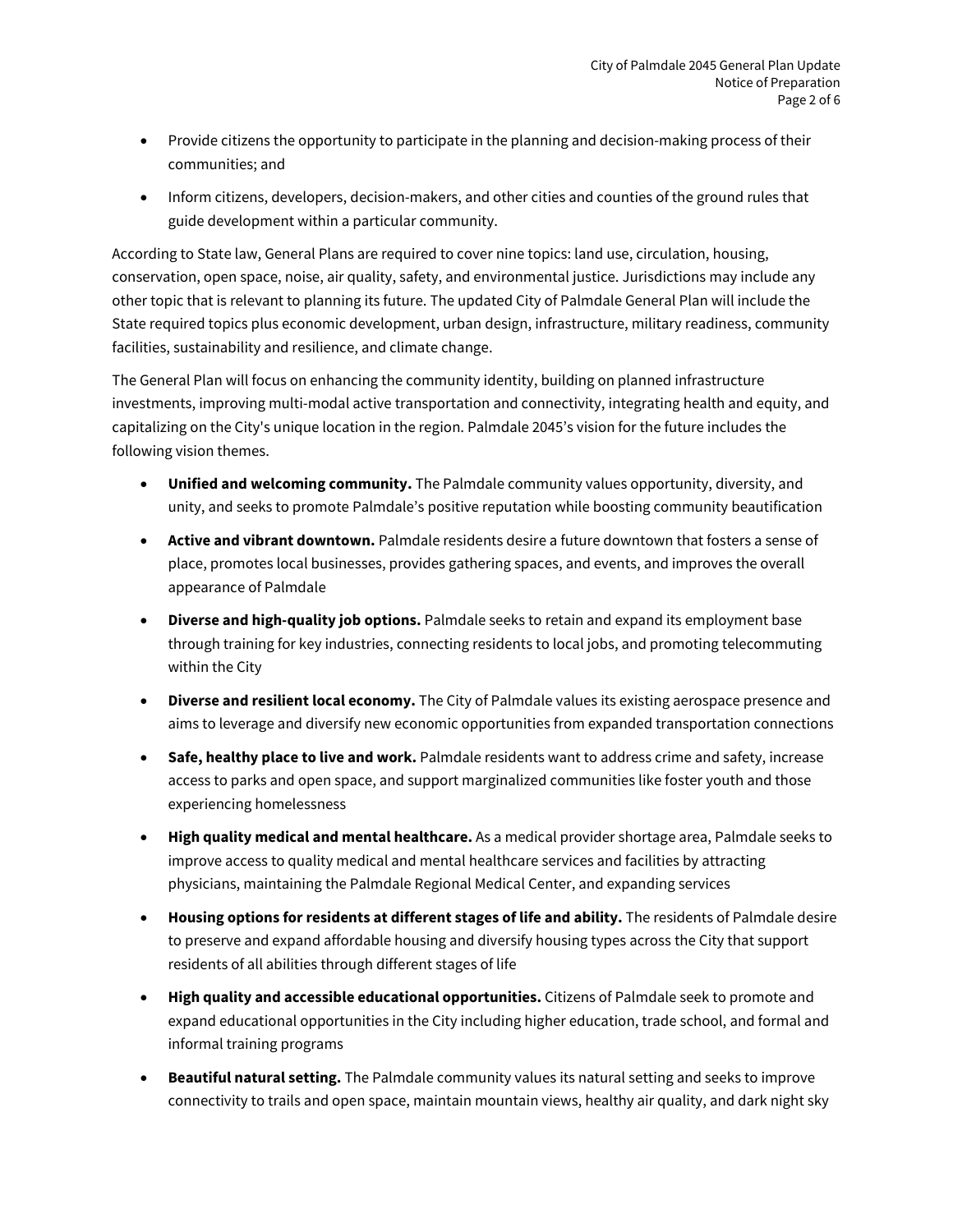- **Forefront of transportation innovations.** On the cusp of major regional transportation improvements, Palmdale seeks to leverage planned investments and improve local transit opportunities
- **General Plan implementation.** Residents of Palmdale value the long-term vision of the General Plan Update and desire regular review and update of the Plan including metrics for tracking implementation

Palmdale 2045 identifies major strategies and physical improvements for the City over the next 25 years. These strategies include creating a vibrant downtown near the future multimodal transit station, establishing three health and wellness districts and two education districts, transforming Palmdale Boulevard into a mixed-use corridor, promoting a diversity of housing types in the City, forming village centers that offer a mix of residential choices and daily goods and services near existing neighborhoods, and building off existing industrial and aerospace business opportunities. These strategies will support existing and future employees, businesses, and residents by improving quality of life in Palmdale.

The following actions will also be taken by the City of Palmdale in connection with the General Plan Update and are also considered part of the proposed project to be analyzed in the forthcoming EIR:

- Adoption and implementation of the General Plan Update (Palmdale 2045 Plan)
- Adoption and implementation of the Climate Action Plan
- Adoption and implementation of the Zoning Ordinance Amendment

The Plan will also include an update of the City's Housing Element, in compliance with the requirements of State Housing Element law, which requires the City to adopt an updated Housing Element by October 2021. This Housing Element update will also be analyzed in the EIR.

#### **Environmental Impact Report**

The Draft EIR will be a program EIR. Per Section 15168 of the State *CEQA Guidelines*, a program EIR is an EIR that may be prepared on a series of actions that can be characterized as one large project. The purpose of a program EIR is to allow the lead agency to consider broad policy alternatives and program wide mitigation measures early in the process when the agency has greater flexibility to deal with basic problems or cumulative impacts.

The EIR will examine each of the issue areas on the City's environmental checklist. Issues to be discussed include the following:

- 
- Agriculture and Forestry Resources Noise
- 
- Biological Resources Public Services
- **Cultural Resources •** Recreation
- 
- 
- Aesthetics Mineral Resources
	-
- Air Quality **Air Quality •** Population/Housing
	-
	-
- Energy **Energy Figure 1 Figure 1 Figure 1 Figure 1 Figure 1 Figure 1 Figure 1 Figure 1 Figure 1 Figure 1 Figure 1 Figure 1 Figure 1 Figure 1 Figure 1 Figure 1 Figure 1 Figure 1 Figure**
- Geology/Soils Tribal Cultural Resources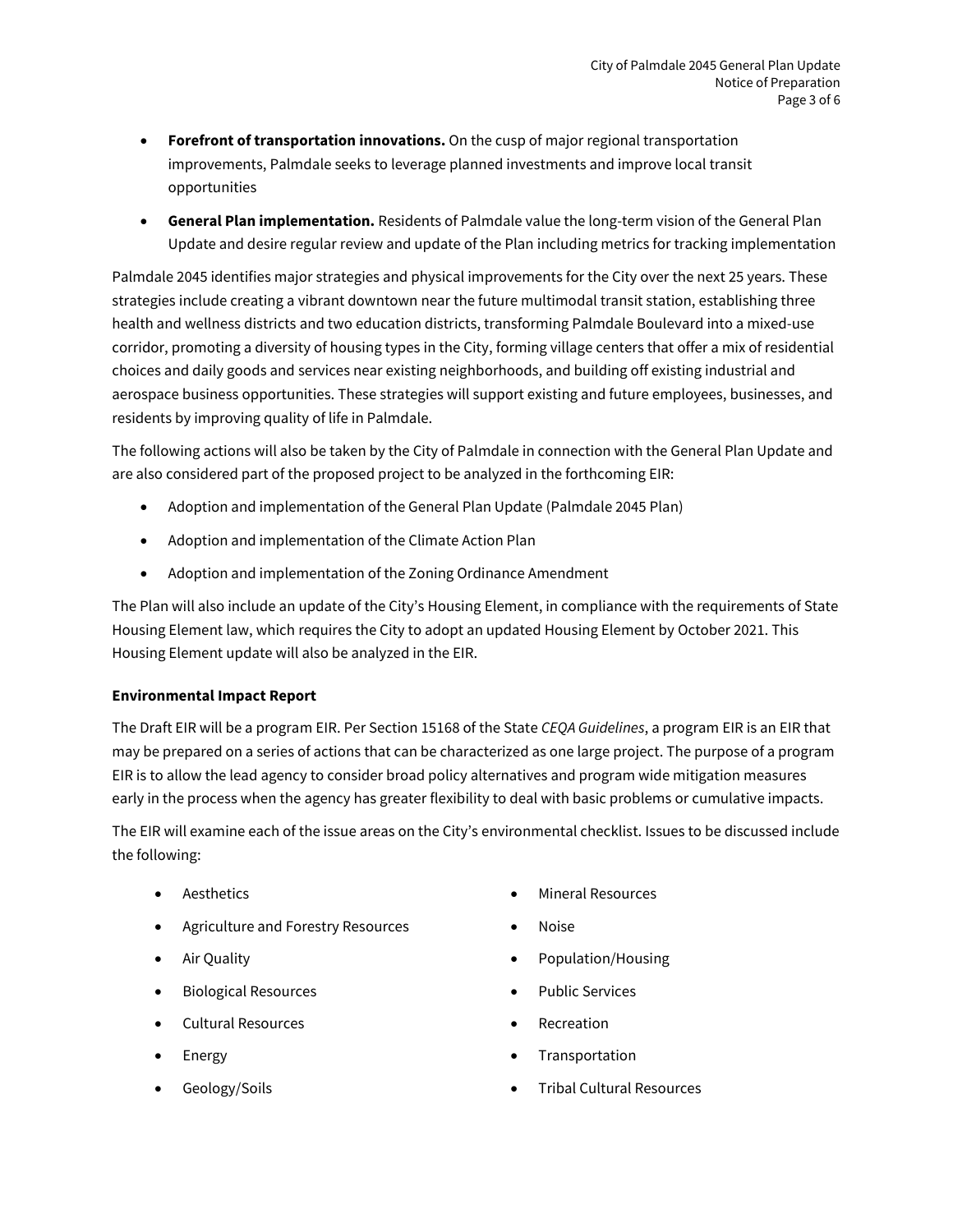- 
- Hazards & Hazardous Materials Wildfire
- 
- Land Use/Planning
- Greenhouse Gas Emissions Utilities/Service Systems
	-
- Hydrology/Water Quality  **Mandatory Findings of Significance**

In addition to the CEQA-required "no project" alternative, the EIR will examine a range of land use scenarios that address one or more of the potential environmental effects of the proposed project.

The City of Palmdale would like to know your views or the views of your organization as to the scope and content of the environmental information that should be addressed in connection with the proposed project. Public agencies may need to use the EIR prepared by the City of Palmdale when considering permits or other approvals regarding certain aspects of the proposed actions. Due to time limits mandated by State law, your response must be sent at the earliest possible date but not later than 30 days after receipt of this notice.

Please send your response to Megan Taggart, Planning Manager, at:

#### City of Palmdale

Department of Economic and Community Development

38250 Sierra Highway

Palmdale, California 93550

Megan Taggart can be reached at 661-267-5213, or by emailing [mtaggart@cityofpalmdale.org.](mailto:mtaggart@cityofpalmdale.org) When responding to the NOP, please provide the name for a contact person in your agency.

The City of Palmdale will hold an EIR Scoping Meeting to provide an additional opportunity for input on the scope and content of the EIR. The Scoping Meeting is scheduled for Wednesday, June 30, at 5:30 p.m. Please check the project website (https://www.palmdale2045.org/) to confirm this meeting time prior to the meeting. Due to ongoing restriction related to the COVID-19 pandemic, the meeting will be conducted virtually.

To join this meeting, please register in advance by clicking on, or pasting into your web browser, the following link:

#### [https://us02web.zoom.us/meeting/register/tZwocemvrTIsHtYjmm9iVRZyXjtO\\_-TEK9Rg](https://us02web.zoom.us/meeting/register/tZwocemvrTIsHtYjmm9iVRZyXjtO_-TEK9Rg)

After registering, you will receive a confirmation email containing information about joining the meeting. Please note that this meeting will occur prior to a Joint General Plan Advisory Committee and Public Workshop (and will use the same meeting link).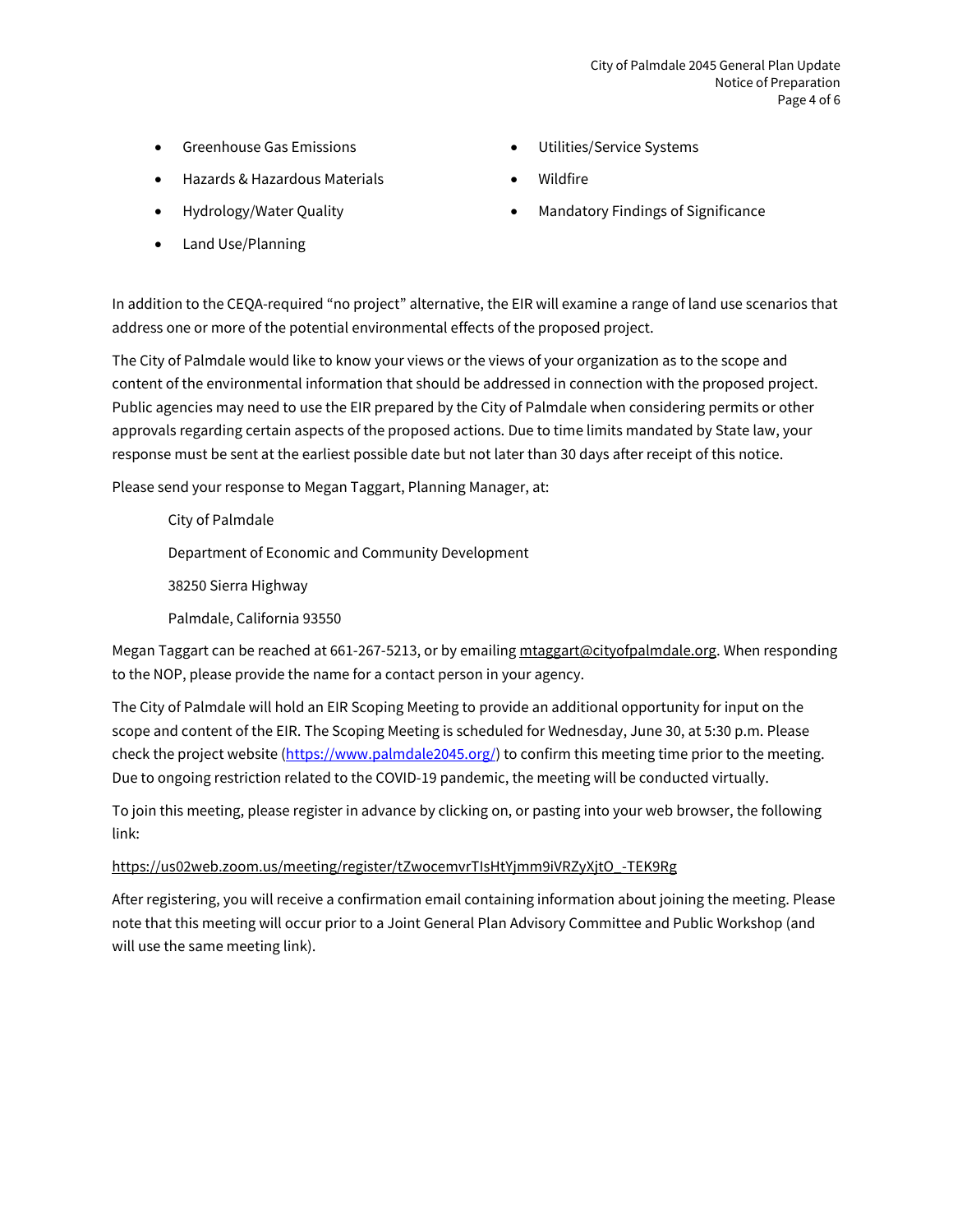City of Palmdale 2045 General Plan Update Notice of Preparation<br>Page 5 of 6

Project Title:

City of Palmdale 2045 General Plan Update (GPA 20-003 & ZOA 21-007)

Project Sponsor:

**City of Palmdale** 

Date

 $|0|23|21$ 

Signature

 $147$ ═

Title

**Planning Manager** 

Telephone

661-267-5213